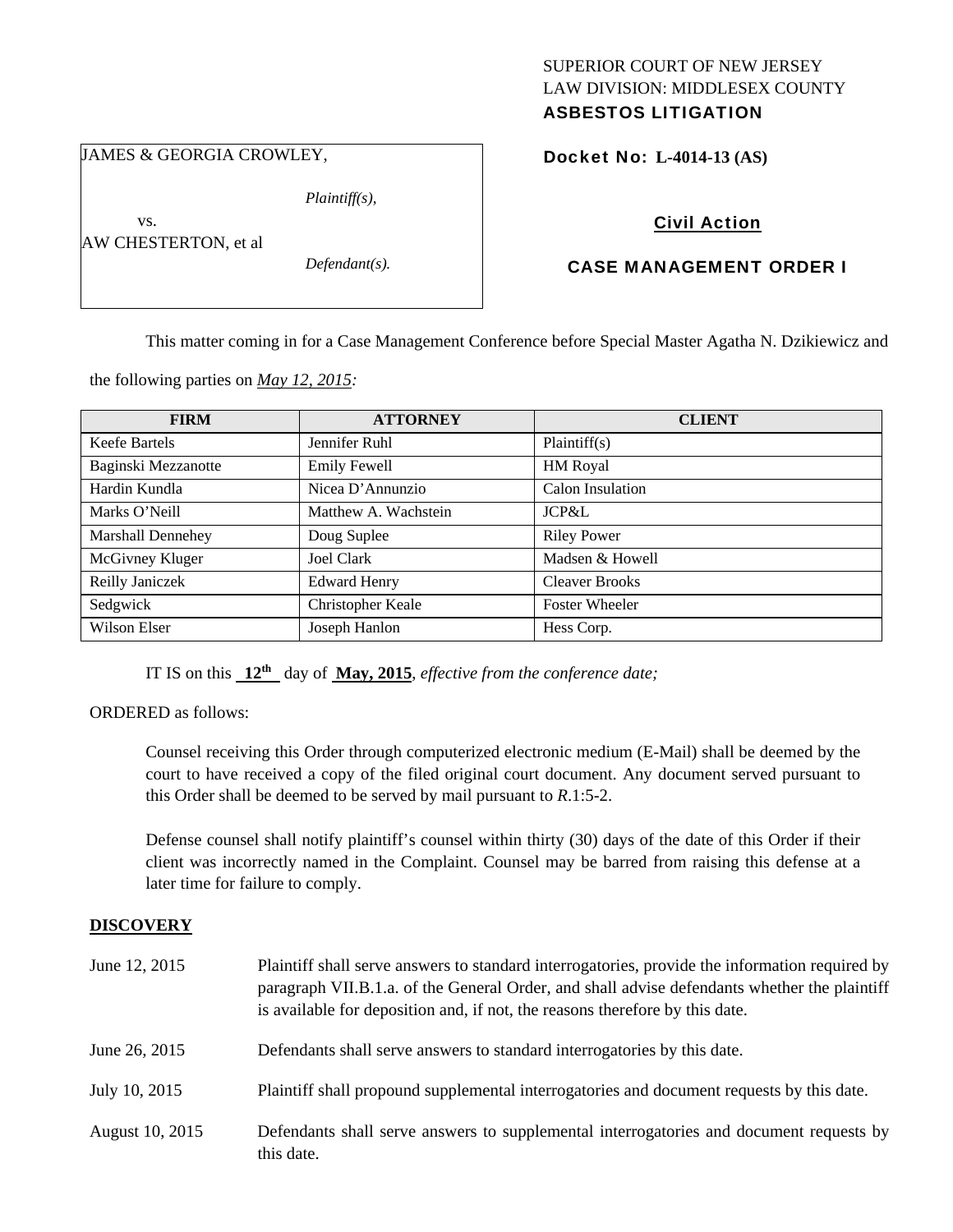| July 10, 2015      | Defendants shall propound supplemental interrogatories and document requests by this<br>date.                                                                                                               |
|--------------------|-------------------------------------------------------------------------------------------------------------------------------------------------------------------------------------------------------------|
| August 10, 2015    | Plaintiff shall serve answers to supplemental interrogatories and document requests by this<br>date.                                                                                                        |
| September 30, 2015 | Plaintiff depositions shall be concluded by this date. Plaintiff's counsel shall contact the<br>Special Master within one week of this deadline if plaintiff depositions are not completed<br>by this date. |
| October 30, 2015   | Fact discovery, including depositions, shall be completed by this date. Plaintiff's counsel<br>shall contact the Special Master within one week of this deadline if all fact discovery is not<br>completed. |
| October 30, 2015   | Depositions of corporate representatives shall be completed by this date.                                                                                                                                   |

#### **EARLY SETTLEMENT**

November 6, 2015 Settlement demands shall be served on all counsel and the Special Master by this date.

December 16, 2015 @ 10:00am Early settlement conference. All defense counsel shall appear with authority to negotiate settlement and have a representative authorized to negotiate settlement available by phone. Any request to be excused from the settlement conference shall be made to the Special Master no later than 4:00pm of the day prior to the conference.

#### **SUMMARY JUDGMENT MOTION PRACTICE**

- October 23, 2015 Plaintiff's counsel shall advise, in writing, of intent not to oppose motions by this date.
- November 6, 2015 Summary judgment motions shall be filed no later than this date.
- December 4, 2015 Last return date for summary judgment motions.

#### **MEDICAL DEFENSE**

- June 30, 2015 Defendants shall forward medical authorizations to plaintiff's counsel by this date.
- July 17, 2015 Plaintiff shall serve executed medical authorizations by this date.
- July 17, 2015 Plaintiff shall serve medical expert reports by this date.
- July 17, 2015 Plaintiff is to arrange for the transfer of pathology specimens and x-rays, if any, by this date.
- February 8, 2016 Defendants shall identify its medical experts and serve medical reports, if any, by this date. **In addition, defendants shall notify plaintiff's counsel (as well as all counsel of record) of a joinder in an expert medical defense by this date.**

\_\_\_\_\_\_\_\_\_\_\_\_\_\_\_\_\_\_\_\_\_\_\_\_\_\_\_\_\_\_\_\_\_\_\_\_\_\_\_\_\_\_\_\_\_\_\_\_\_\_\_\_\_\_\_\_\_\_\_\_\_\_\_\_\_\_\_\_\_\_\_\_\_\_\_\_\_\_\_\_\_\_\_\_\_\_\_\_\_\_\_\_\_\_\_\_\_\_\_\_\_\_\_\_\_\_\_\_\_\_